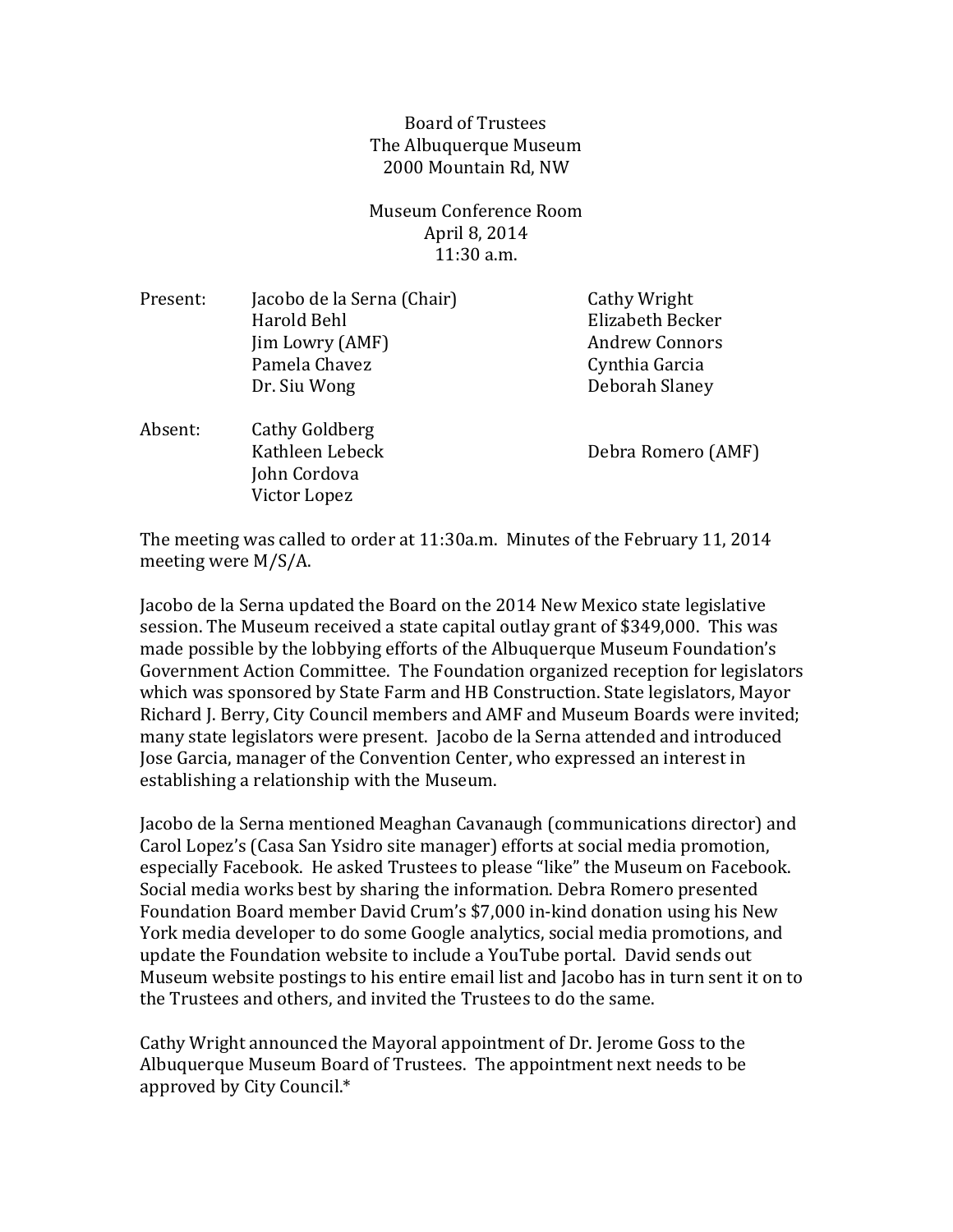Cathy Wright passed around a rough draft of the Report to the City and asked for Trustees to get back to her with suggestions or changes. Foundation staff has supplied information about member supporters and donors to Casa San Ysidro. Jacobo de la Serna suggested including national statistics from the American Alliance of Museums, the Museum's positive impact on community, and how funding translates into community education programs. Debra Romero and other Trustees reiterated that the City needs to understand that City operating support is critical. The current history exhibit capital campaign would not be successful without the City's support through General Obligation bonds. Quotes from donors to the history exhibit capital campaign might be very helpful to show community support.

Cathy Wright gave a brief report on the history exhibit; wall and electrical infrastructure is nearly complete. Forthcoming are staff meetings about opening events. Debra noted that Michael Lesperance of The Design Minds will be in Albuquerque to attend a special donor dinner and will also be available at 4:00 on Monday to answer questions from Foundation Board members about the history exhibit and its development and design. Board of Trustee members are also invited to attend. Debra will send out an invitation.

Cynthia Garcia described the current City budget process. The most important, positive change to the budget was capital improvement project coming-on-line funding support, which adds an assistant curator position and funds for contracting IT support for the history exhibit. One time costs for advertising, opening events and education programs for the history exhibit has been added for FY 2015. This adds a total of \$120,000 to the FY 2015 budget. The total budget is \$2.7 million, which includes Casa San Ysidro.

Jacobo asked about the use of capital outlay funds from the state. The funds, which are designated for "improvements, renovation and exhibits," will be used for finishing history exhibit and related projects, Casa San Ysidro, and HVAC upgrades. Debra mentioned that the Government Action Committee worked well with Village of Corrales, which secured \$100,000, for the sewage hook-up to Casa San Ysidro.

Jim Lowry gave the Albuquerque Museum Foundation report. He discussed the reorganization of the Foundation and new staff members and their positions. The reorganization will help with the Foundation's ability to raise funds to support the Museum. History exhibit funding is going well and they are well on their way to raising the \$1.25 million for the capital campaign. There will be a special event on Sunday for former museum supporters who now live in Santa Fe [organized through Jim]. The Shaken Not Stirred fundraiser is this Friday. The Foundation Board will be reviewing the event afterward to make sure it is successful and reaching the intended younger demographic. Board nominations and officer elections are upcoming. Debra Romero noted that history exhibit funding is now over \$800,000. The campaign has been very efficient and administrative expenses have been very low and out of pocket. They would like to get to the \$1,000,000 mark by July 1. They are making a grant application to Sandia Foundation and would love to be able to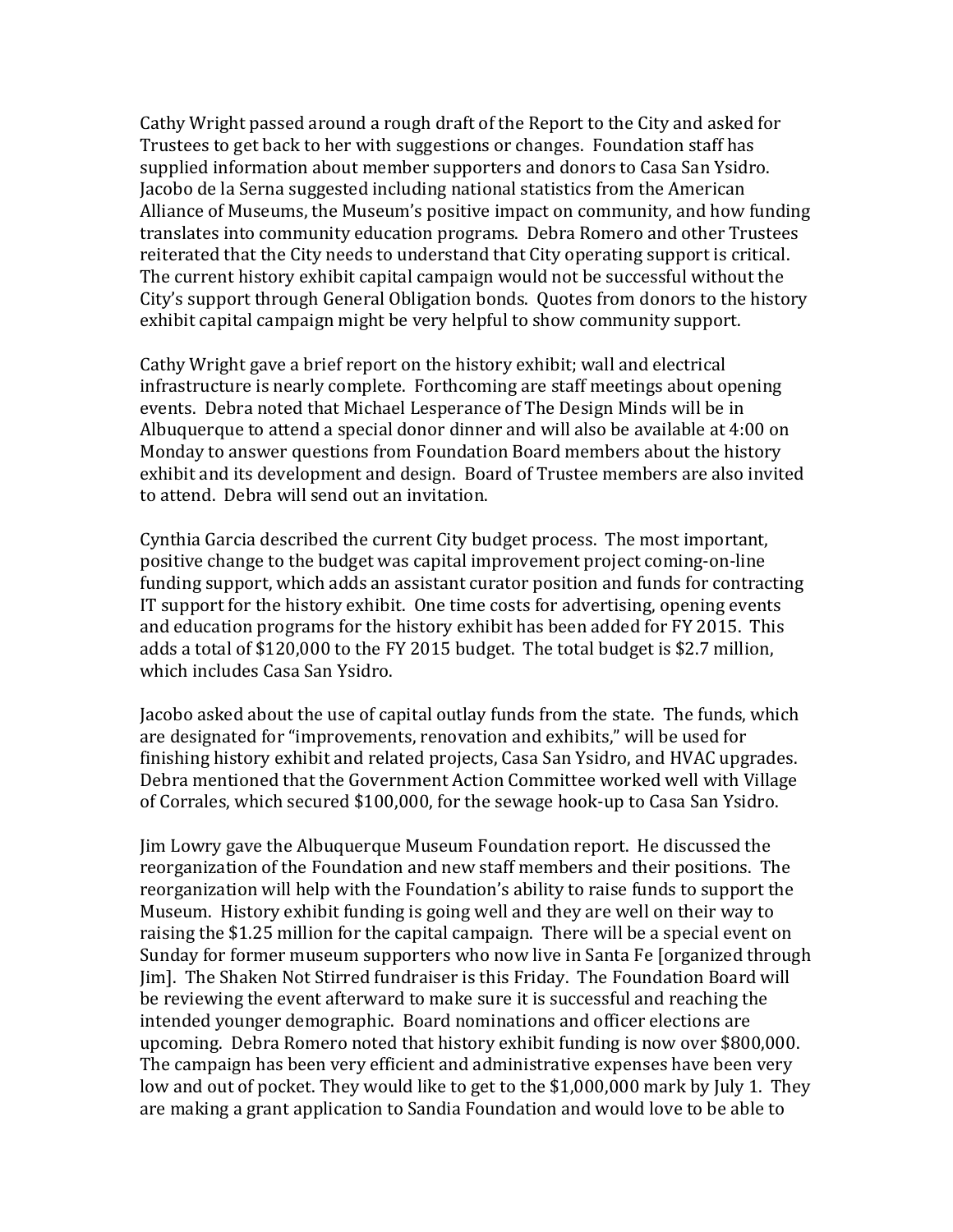say that both the Board of Trustees of the Museum and the Board of Directors of the Foundation have made a 100% commitment to this exhibit through some level of personally meaningful support. Debra will send Trustees a pledge form. Also, Trustees can buy Shaken Not Stirred raffle tickets for a 5-day trip for two to Paris.

Jacobo mentioned that Debra might be looking for someone from the food industry to be a sponsor of part of the history exhibit. They are hoping that Bueno Foods would be interested in funding the chile roaster exhibit. There are several exhibits that are still open for sponsorship. If you know someone or a company that might be interested in supporting the exhibit, let the Foundation know.

Elizabeth Becker reported that numbers are up in terms of program attendance: 2,337 more people this year due to more programming and the Casa San Ysidro added programs (Second Saturday). They are doing more public opening program at the Museum. 3rd Thursday has hit the roof this fiscal year: so far 4,053. Attendance of 100-200 each Thursday has now reached more than 400+. The numbers do not include Museum School and Tours. African American art programs garnered 2,000 people. Getting ready for the summer art program; 13 classes are booked. Focus on Youth exhibit opens next month (APS fine arts juried show), and a mural exhibit by Lead with the Arts program high school students under tutelage of artist Larry Bob Phillips opens May 8.

Andrew Connors reviewed the opening of the *Behind Closed Doors* exhibition, organized by the Brooklyn Museum. The Brooklyn Museum curator, Richard Aste, attended and also did a great video in the exhibit, which is now on YouTube, and which was filmed by Cultural Services Department's Gov TV division. Andrew made a presentation to New Mexico History Museum docents, who also screened the video and will they be coming to see the exhibit. We received wonderful coverage in the New Mexican newspaper supplement *Pasatiempo*. We are beginning to develop the Christo and Jeanne-Claude retrospective exhibition for the summer. And, we are working with 37-different collaborators on exhibitions celebrating Albuquerque art and design from about 12,000 bce to the present. New Mexico PBS and the Center for Contemporary Art in Santa Fe are also interested in participating. A publicity committee is working with the ACVB and NM Department of Tourism on promotion. The next Arts Advisory Committee meeting will discuss the probably of getting \$200,000-\$250,000 from a local private Foundation for the acquisition of artwork for the collection, mostly focusing on Albuquerque artists.

Deborah Slaney noted the opening of the Vivian Vance exhibition a week ago, featuring her life in Albuquerque and later career. Thanks to Meaghan Cavanaugh for the great publicity with Channels 2 & 13; Google images has photographs online. Cathy hosted a producer who filmed the gallery for a travel TV show feature for next January. We are gearing up to begin work on installing the *Native American Bolo Ties: Vintage and Modern* exhibition opening June 28. Deb has been working on AV content for the history exhibit. An outgoing loan for exhibition was made to the Panhandle Plains Museum, Canyon Texas, of a small sculpture, *Madonna of the*